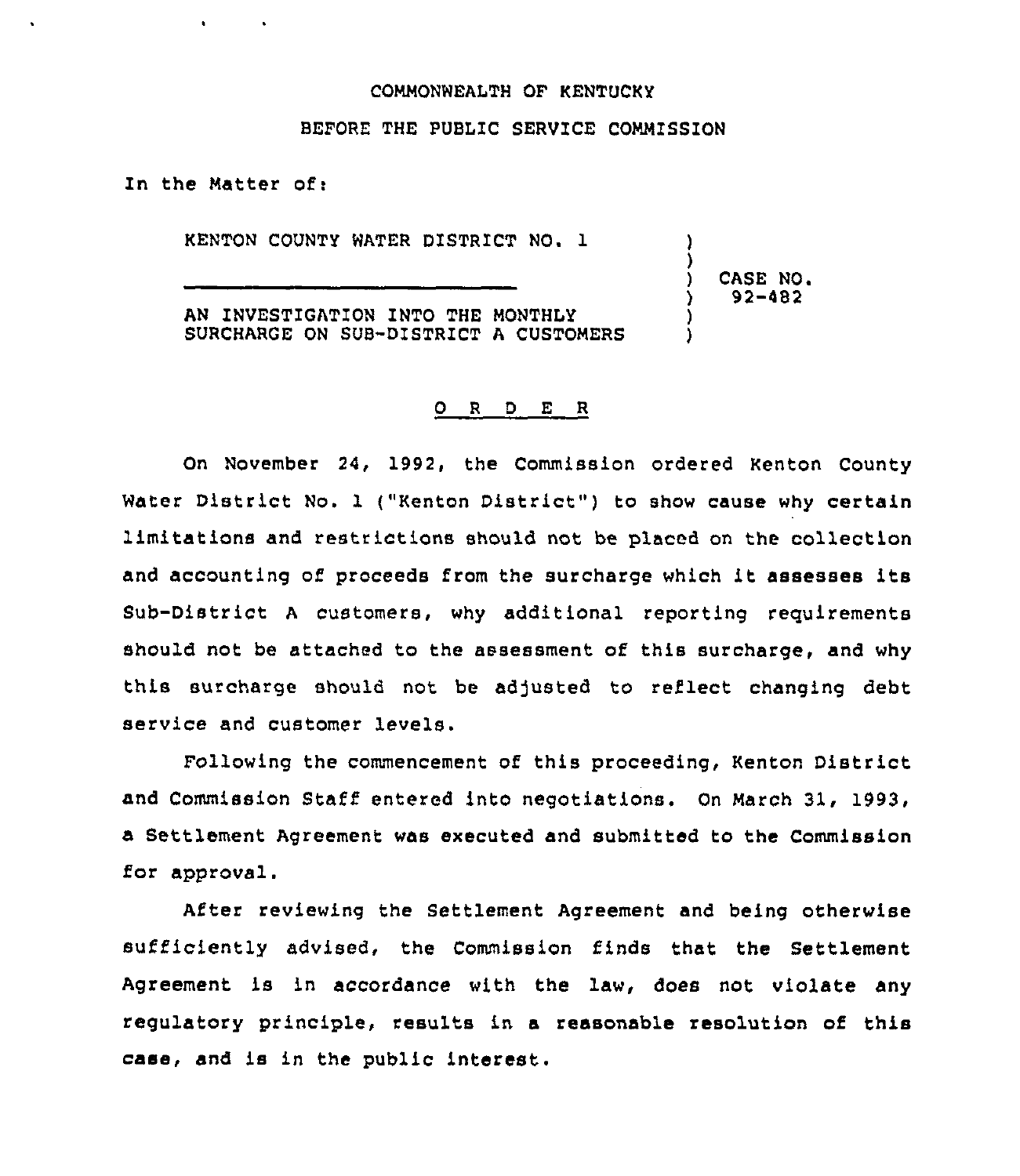IT IS THEREFORE ORDERED that:

 $\mathbf{v} = \left\{ \begin{array}{ll} 0 & \text{if} \ \mathbf{v} = \mathbf{v} \end{array} \right.$ 

l. The Settlement Agreement, appended hereto, is incorporated into this Order as if fully set forth herein.

2. The terms and conditions set forth in the Settlement Agreement are adopted and approved.

3. This case is closed and shall be removed from the Commission's docket.

Done at Frankfort, Kentucky, this 19th day of April, 1993,

PUBLIC SERVICE COMMISSION

 $C_{\mu}$   $\mu$ Chairman

Chairman

Commissioner '

ATTEST:

Executive Direct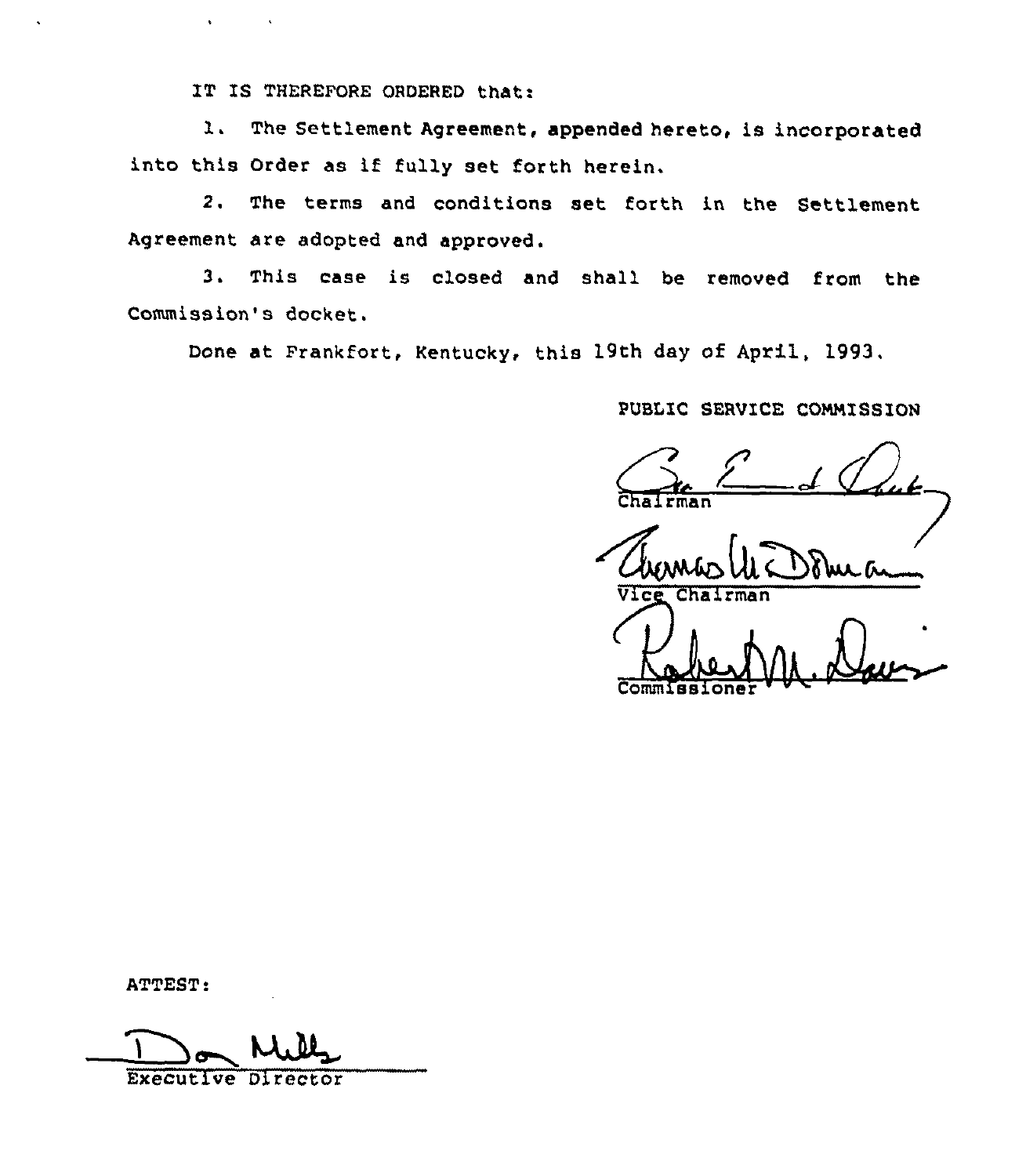. APPENDIX TO AN ORDER OF THE KENTUCKY PUBLIC SERVICE COMMISSION IN CASE NO. 92-482 DhTED APRIL 19, 1993

### COMMONWEALTH OP KENTUCKY

BEFORE THE PUBLIC SERVICE COMMISSION

In the Matter of:

KENTON COUNTY WATER DISTRICT NO. 1

AN INVESTIGATION INTO THE MONTHLY SURCHARGE ON SUB-DISTRICT A CUSTOMERS

#### SETTLEMENT AGREEMENT

THIS AGREEMENT is made and entered into this  $-$ S( $^{22}$  day of March 1993, by and between the STAFF OF THE PUBLIC SERVICE COMMISSION OF KENTUCKY ("Commission Staff") and KENTON COUNTY WATER DISTRICT NO. <sup>1</sup> ("Kenton District" ).

WITNESSETH:

THAT, WHEREAS, on April 27< 1992, Kenton District, pursuant to KRS 278.023, applied for <sup>a</sup> certificate of public convenience and necessity to construct certain water mains to serve its newly created Sub-District A, for approval of its financing plan, and for authority to assess a surcharge to Sub-District <sup>A</sup> customers;

WHEREAS, on May 14, 1992, the public Service Commission ("Commission") in Case No. 92-179 authorized Kenton District to, inter alia, assess a monthly surcharge of \$24.34 to Sub-District A customers, but placed no limitations on the use of surcharge proceeds or the amount of surcharge collections;

WHEREAS, on November 24, 1992, the Commission ordered Kenton District to show cause why certain limitations and restrictions should not be placed on the collection and accounting of surcharge

# RECE)VED

APR <sup>0</sup> l 1993

PUBLIC SERVICE **COMMISSION** 

) CASE NO. ) 92-482

) )

) )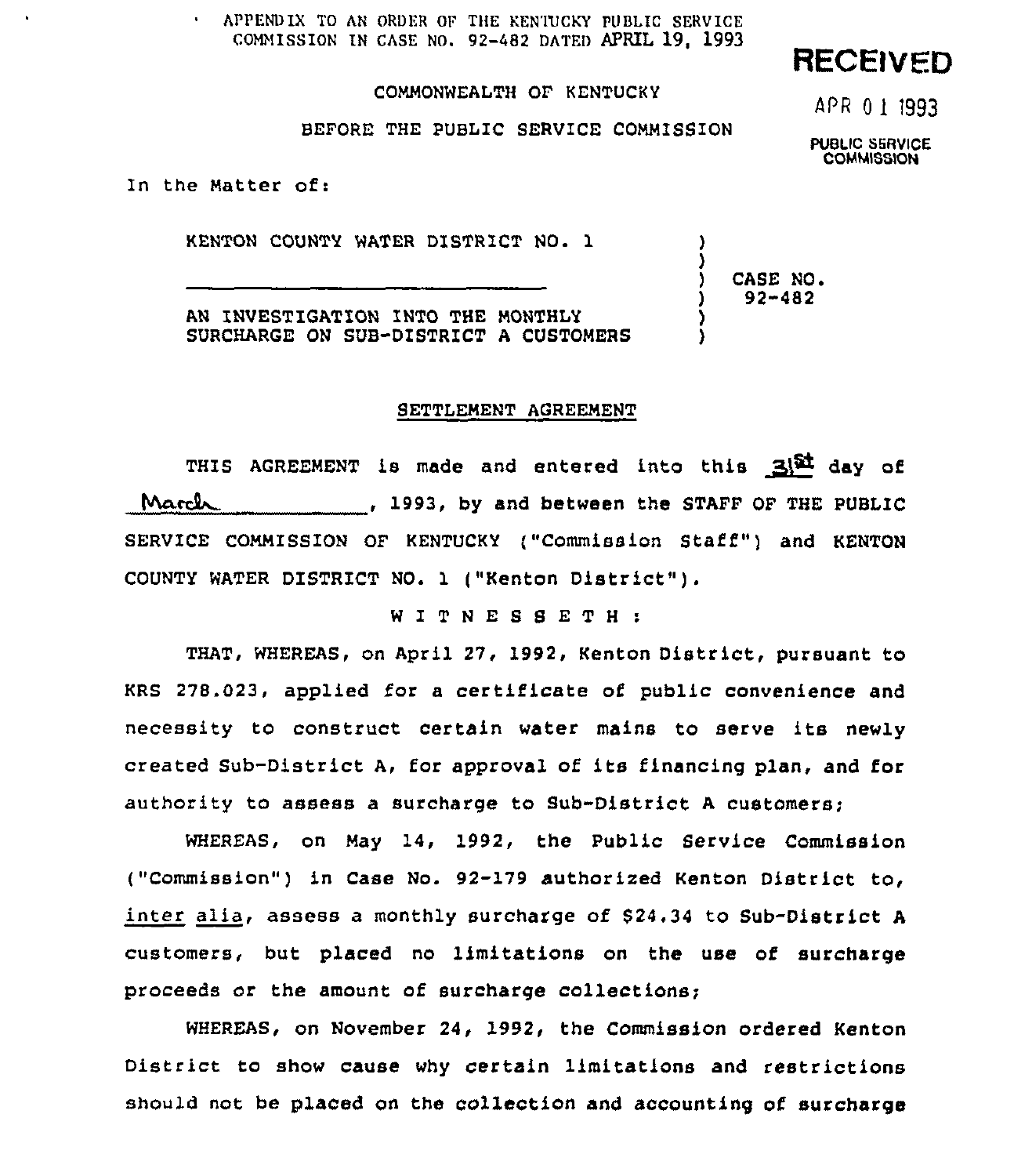proceeds, why additional reporting requirements should not be imposed, and why the surcharge should not be adjusted to reflect changing debt service and customer levels;

 $\mathbf{r}$ 

WHEREAS, Commission Staff and Kenton District stipulate:

- Kenton District is a water district formed  $1.$ under KRS Chapter 74.
- $2.$ On April 27, 1992, Kenton District applied to the Commission for a certificate of public convenience and necessity to construct certain water mains to serve its Sub-District <sup>A</sup> and for approval of its plan to finance this construction.
- Kenton District proposed to finance the  $3.$ \$1,608,744 cost of the proposed project from<br>the following sources: (a) Community the following sources: (a) Communit Development Block Grant (\$750,000); (b) a low interest loan from Kenton County Fiscal Court (\$50,000); (c) customer paid connection fees (\$38,000); and (d) proceeds of a Kenton District Revenue Bond Issue (\$770,744).
- According to its application, Kenton District  $4.1$ intended to provide interim financing with the<br>issuance of \$800,000 of five-vear bond issuance of  $$800,000$  of five-year anticipation notes. Kenton District proposed refinancing these notes with revenue bonds maturing over a 20-year period.
- Kenton District's proposed financing plan also  $5.$ included the assessment of a monthly surcharge<br>of \$24.34 to Sub-District A customers. S24.34 to Sub-District A customers. Proceeds of this surcharge would service the debt instruments issued to finance the water main construction. The level of the proposed surcharge was based upon Sub-District <sup>A</sup> serving approximately 235 customers.
- 6. In its application, Kenton District asserted that KRS 278.023 governed the Commission's review of its application.
- $7.$ On May 14, 1992, the Commission granted Kenton District <sup>a</sup> certificate of public convenience and necessity to construct the proposed water<br>mains, approved its financing plan and mains, approved its financing plan authorized the proposed monthly surcharge for Sub-District <sup>A</sup> customers. In its Order of Nay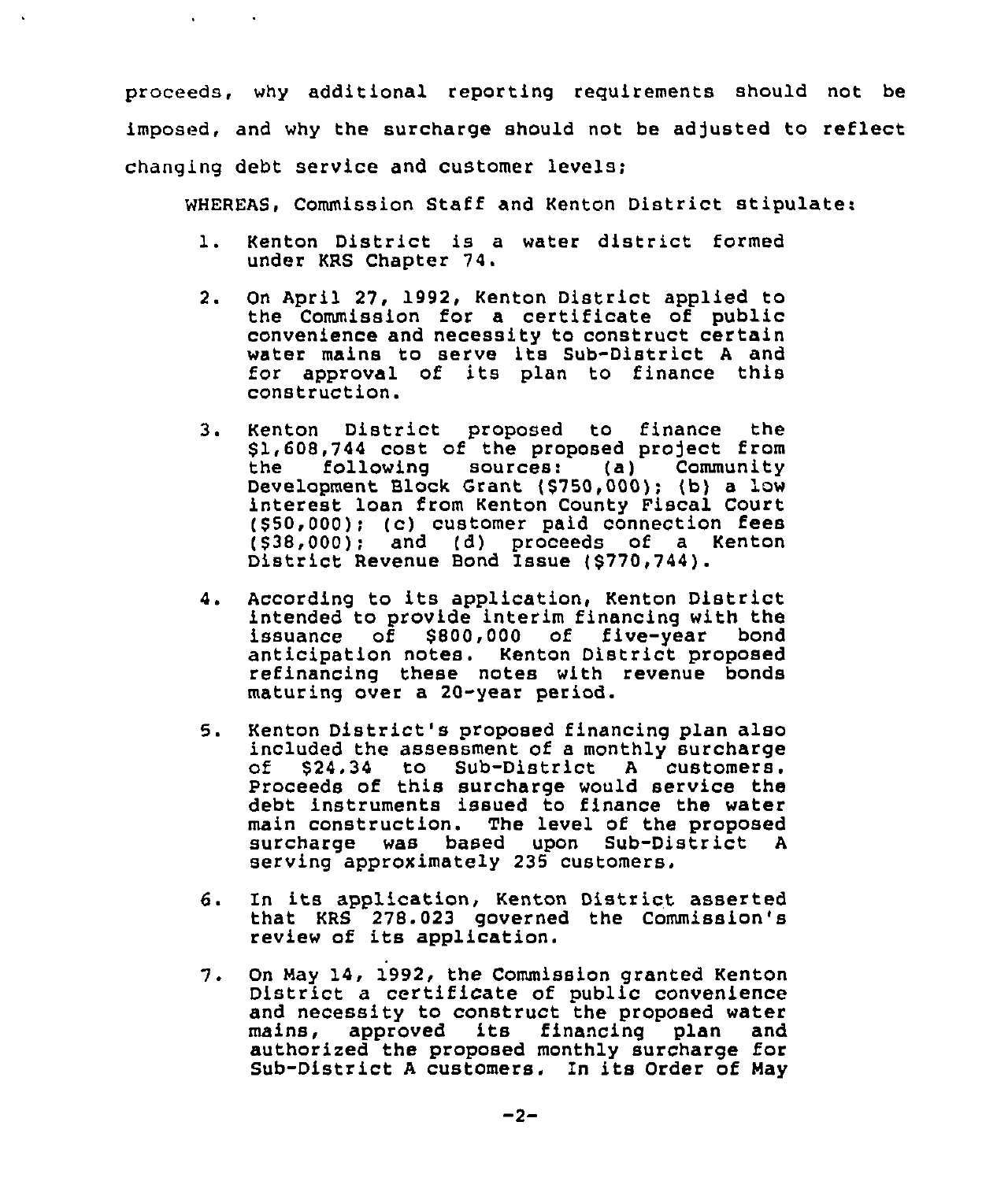14, 1992 in Case No. 92-179, the Commission found that KRS 278.023 did "not grant the Commission any discretion authority to modify or reject any portion" of the application.

- 8. As to the proposed water main construction project, Kenton District was not a party to any agreement with either the Kentucky Department of Local Government (DLG) or the<br>U.S. Department of Housing and Urban Department of Housing and Development (HUD).
- 9. DLG administers the Community Development Block Grant Program for HUD in the state of Kentucky.
- 10. Kenton County Fiscal Court entered into an agreement with DLG for a \$750,000 Community Development Block Grant to fund the proposed water main construction.
- 11. On September 24, 1991, Kenton District entered into a cooperation agreement with Kenton County Fiscal Court for the administration of the Community Block Development Grant awarded to Kenton County Fiscal Court for the proposed water main construction. <sup>A</sup> copy of this Agreement is attached as Exhibit A.
- 12. Kenton County Fiscal Court provided \$50,000 to Kenton District in the form of a deferred payment loan at 3 percent interest. The loan will become due and payable only after sufficient customers are obtained to reduce user rates to approximately \$26.00 per month. <sup>A</sup> copy of the resolution authorizing this loan is attached as Exhibit B.
- 13. Since the issuance of the Nay 14, 1992 Order, Kenton District has made several changes to<br>its financing plan. Instead of issuing<br>interim bond anticipation notes, Kenton District issued \$ 800,000 of Kenton District Revenue Bonds maturing over a 25-year period. The Commission authorized the issuance of these bonds by Order dated November 6, 1992 in Case No. 92-400.
- 14. Kenton District substantially completed construction of the water main extension and began serving Sub-District <sup>A</sup> customers in November 1992. It billed approximately 212 Sub-District <sup>A</sup> customers for service in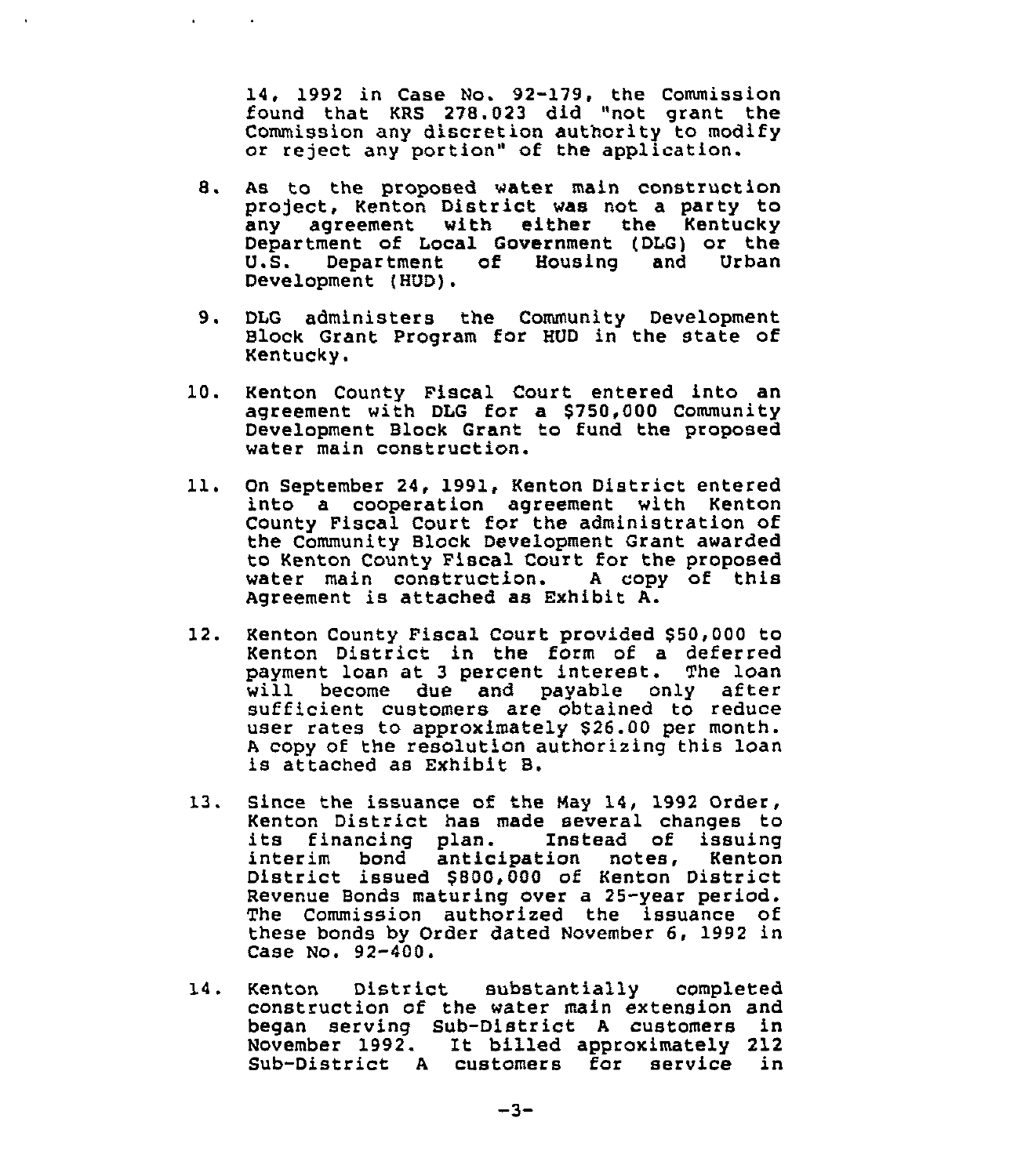December 1992 and approximately 234 Sub-District <sup>A</sup> customers for service in January 1993. Kenton District expects to serve an 1993. Kenton District expects to serve an additional 42 Sub-District A customers by December 31, 1993.

15. On December 10, 1992, Kenton District issued 25-year Revenue Bonds, the proceeds of which were used, inter alia, to finance the proposed<br>water main construction. The total cost to service the bonds devoted to the proposed water main construction is  $$1,527,490.$ 

WHEREAS, Kenton District and Commission Staff desire to settle the issues raised by this proceeding.

NOW, THEREFORE, Kenton District and Commission Staff agree as follows:

1. Kenton District shall continue to assess the monthly surcharge authorized in Case No. 92-179 to its Sub-District <sup>A</sup> customers. Surcharge proceeds will be used only to service the debt issued to finance the construction of the facilities certificated in Case No. 92-179.

2. Effective May 1, 1993, Kenton District shall reduce the level of its monthly surcharge from \$24.34 to \$22.73. Kenton District shall, within ten days of Commission approval of this Agreement, file revised tariff sheets which state the reduced surcharge level and which further state that Kenton District will cease assessing the surcharge when surcharge billings total \$1,577,490.

3. Kenton District shall cease assessing the surcharge when surcharge billings total \$1,577,490. In the event Kenton District refinances the bonded indebtedness authorized in Case No. 92-400,

 $-4-$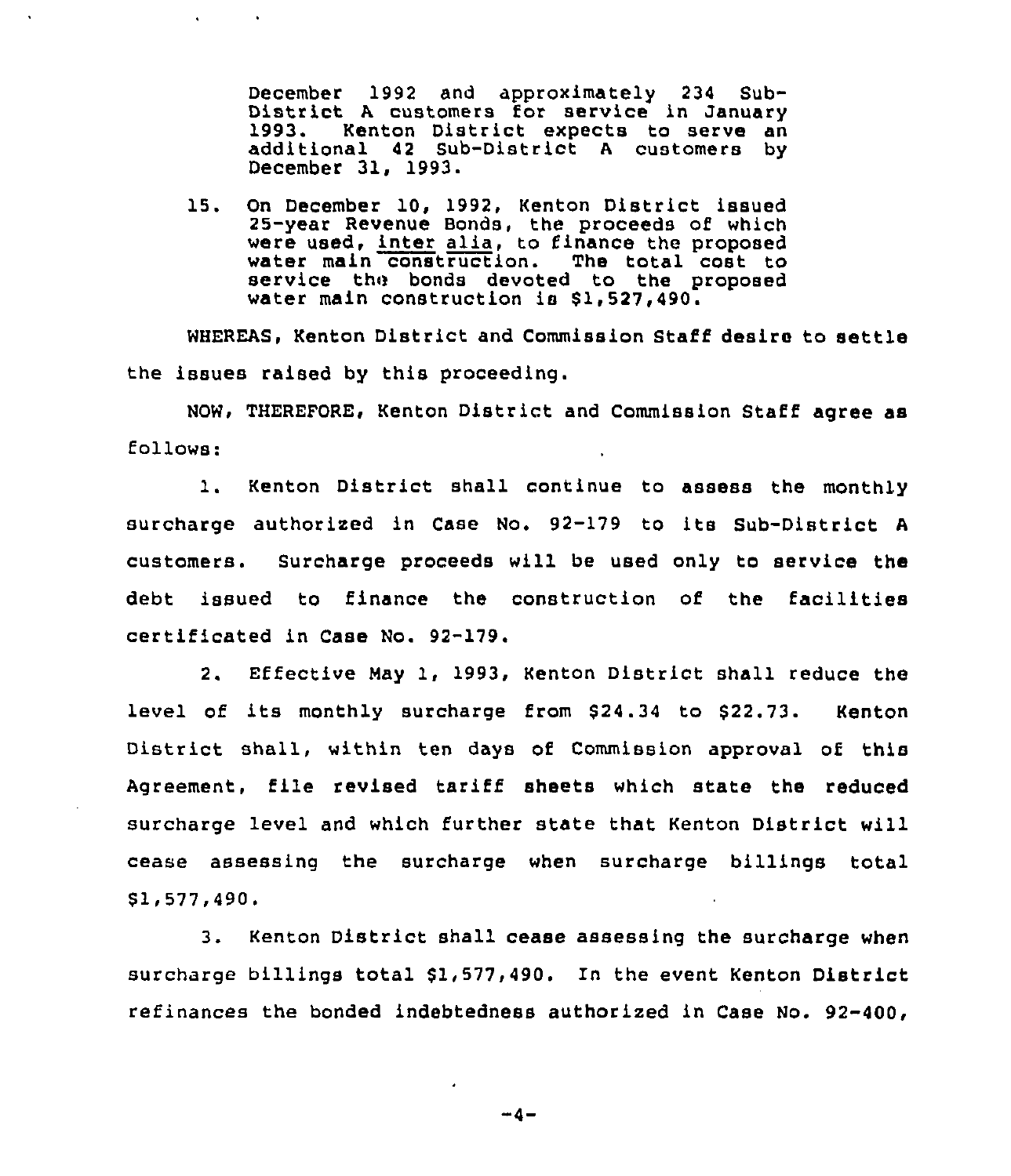tho commission may adjust the total revenue which Kenton District may bill and collect from the surcharge to comport with the change.

 $\mathbf{q} = \mathbf{q} \times \mathbf{q}$  , where  $\mathbf{q}$ 

4. Beginning May 1, 1993, Kenton District shall identify the surchurgo as <sup>a</sup> separate line item on its bills to Sub-District <sup>A</sup> cuatomers.

5. On April 1, 1994, and each year thereafter so long as Kenton District assesses the monthly surcharge, Kenton District will adjust the surcharge level to reflect the number of Sub-District <sup>A</sup> customers as of December 31 of the preceding year and tho outstanding debt service requirements on the debt which was issued to finance the subject facilities.

6. Beginning in 1994, for the period November 1992 through December 1993 and Cor each calendar year thereafter in which the surcharge is eifective, Kenton District shall, when submitting the annual Cinancial and statistical report required by Commission Regulation <sup>807</sup> KAR 5i006, Section 3{1), also submit a written report listing

(a) the number of customers in Sub-District <sup>A</sup> as of December 31 of the preceding year;

(b) total surcharge billed during the preceding calendar year;

(c) accumulated surcharge billed; and

(d) remaining debt service on the debt which Kenton District issued to finance the Cacilities in question.

7. This Settlement Agreement is subject to the approval of the commission.

 $-5-$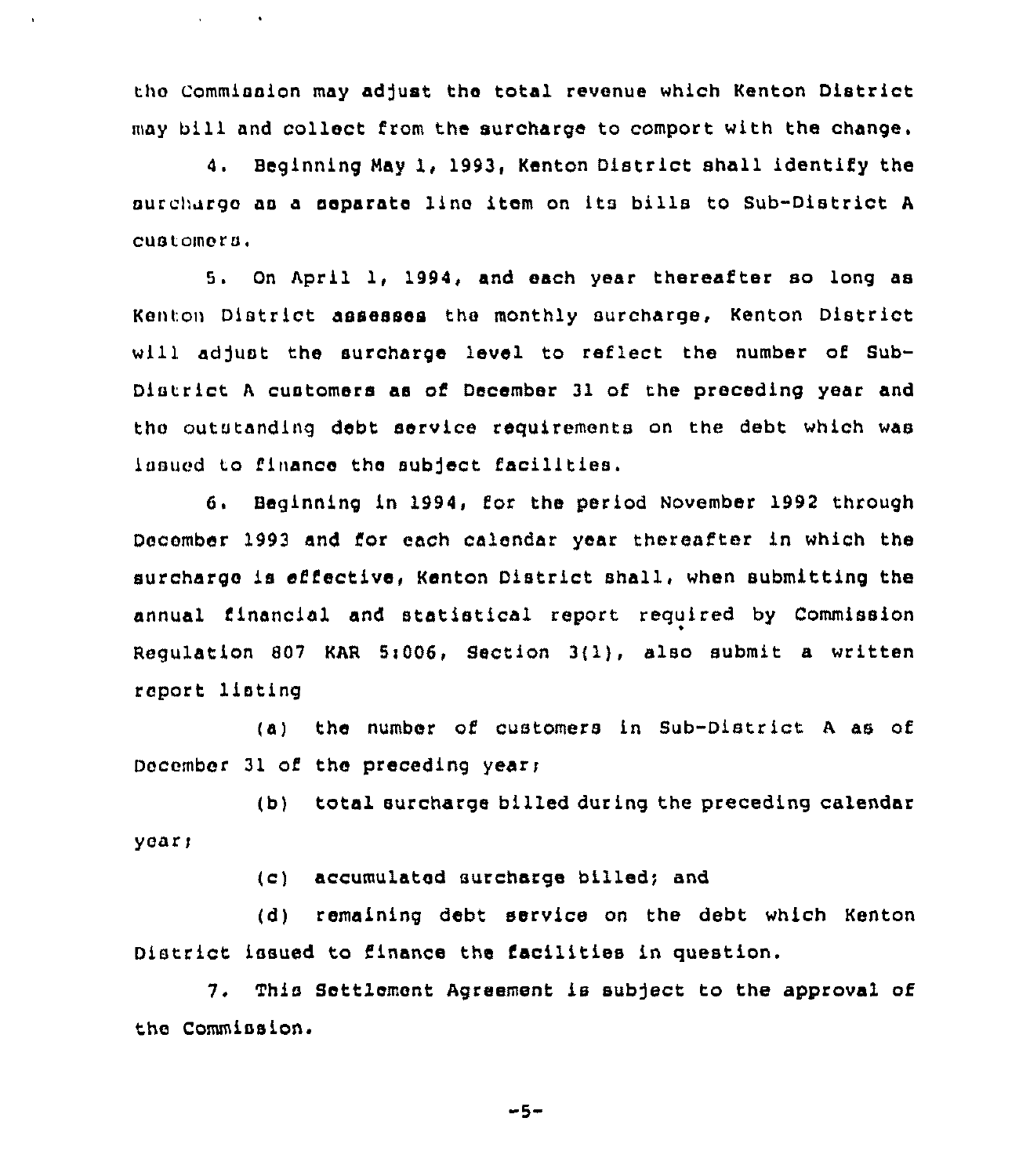a. Commission Staff will recommend to the Commission that this Settlement Agreement be approved and that this proceeding be closed and removed from the Commission's docket.

9. If the Commission fails to accept and approve this Settlement Agreement in its entirety, this proceeding shall go forward and neither the terms of this Settlement Agreement nor any matters raised during settlement negotiations shall be binding on any signatory.

10. If the Commission accepts and adopts this Agreement in its entirety and enters an Order in this proceeding to that effect, Kenton District shall not apply for rehearing in this proceeding nor bring an action for review of that Order in Franklin Circuit Court.

11. This Settlement Agreement is submitted for purposes of this case only and is not binding upon the signatories in any other Commission proceeding nor is it to be offered or relied upon in other Commission proceedings involving the signatories.

 $-6-$ 

AGREED TO BY:

KENTON DISTRICT

 $\tau$ BY: Larrey 11 Honsher<br>BY: Larrey 11 Honsher<br>Title: Counsel for Kenton District

COMMISSION STAFF

 $B_Y: L$ umbb $(S|l)$ 

Title: Counsel For Commission St.

**Date** <u>31</u> ~<br><u>Merch</u> <u>193</u>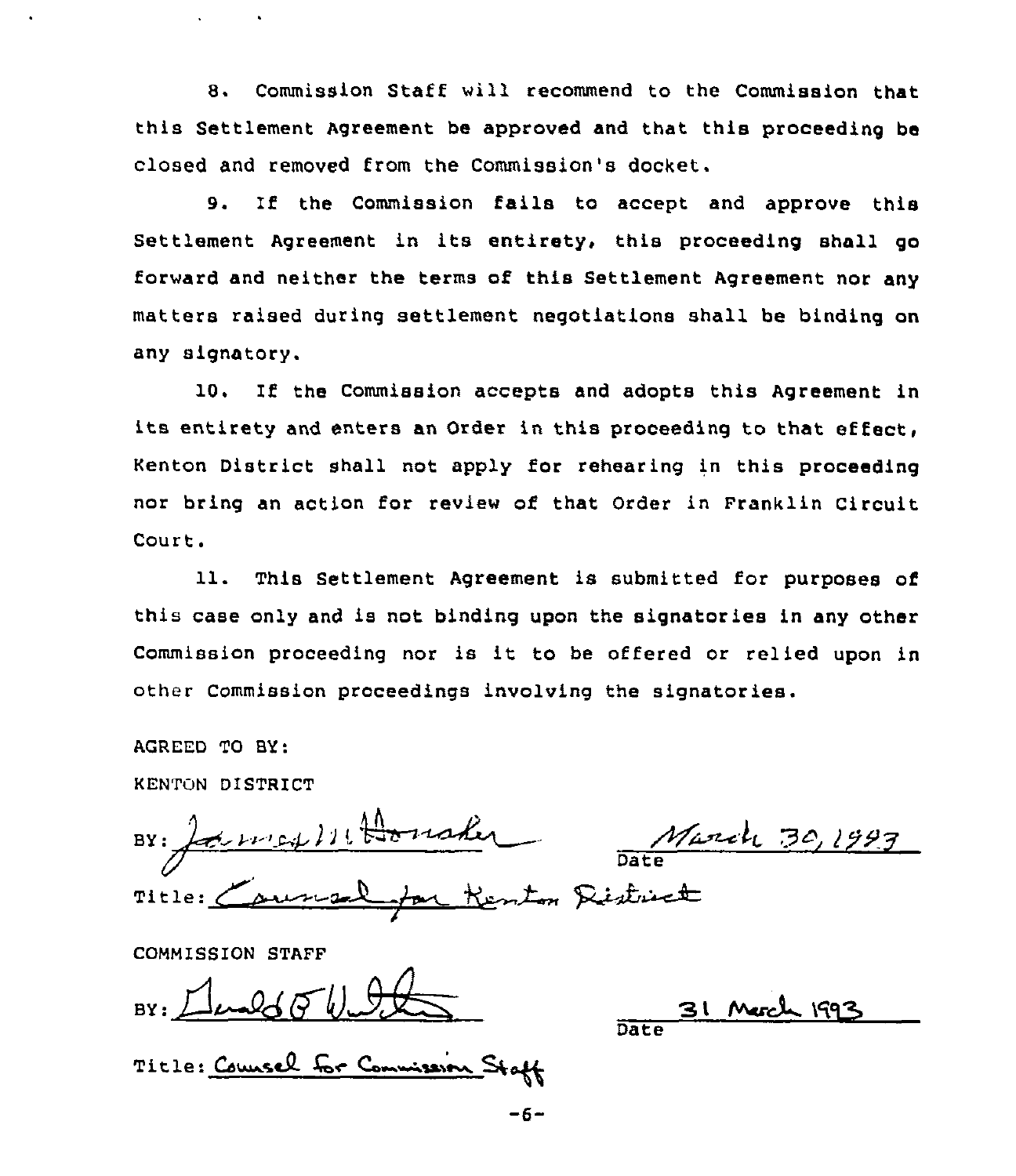

COOPERATION AGREEMENT BETWEEN KENTON COUNTY, KENTUCKY AND THE KENTON COUNTY WATER DISTRICT

THIS AGREEMENT, entered into this  $24\frac{H}{V}$  day of September 19 $9/$ , by and between the Kenton County Fiscal Court, Covington, Kentucky (hereinafter called "Grantee" ) and the Kenton County Water District (hereinafter called "LPA");

# WITNESSETH:

Kenton County, Kentucky, acting pursuant to an Order by the Fiscal Court, has received approval of an application filed with the Kentucky Department of Local Government, Division of Community Programs (hereinafter called the "State") for funding of a Fiscal Year 1991 CDBG Program in accordance with provisions of the Kentucky Community Development Block Grant Pxogram. The specific pxoject, for which the funding under the Kentucky Community Development Block Grant Program has been obtained is for extension of waterlines in the Kenton County Water District.

Title I of the Housing and Community Development Act of 1974, as amended through P.L. 97-35, xequixes that grant award and administration be initiated by either a City or a County applicant, unless a Cooperation Agreement is prepared between said City or County and a City/County entity established under KRS Chapter 74. In accordance with requirements for a Cooperation Agreement for the Kenton County Water District to administer the proposed Community Development Block Grant Public Facilities Program, Kenton County, Kentucky, and the Kenton County Water District agree as follows:

1. That the United States of America and the Secretary of Housing and Uxban Development and the Commonwealth of Kentucky be, and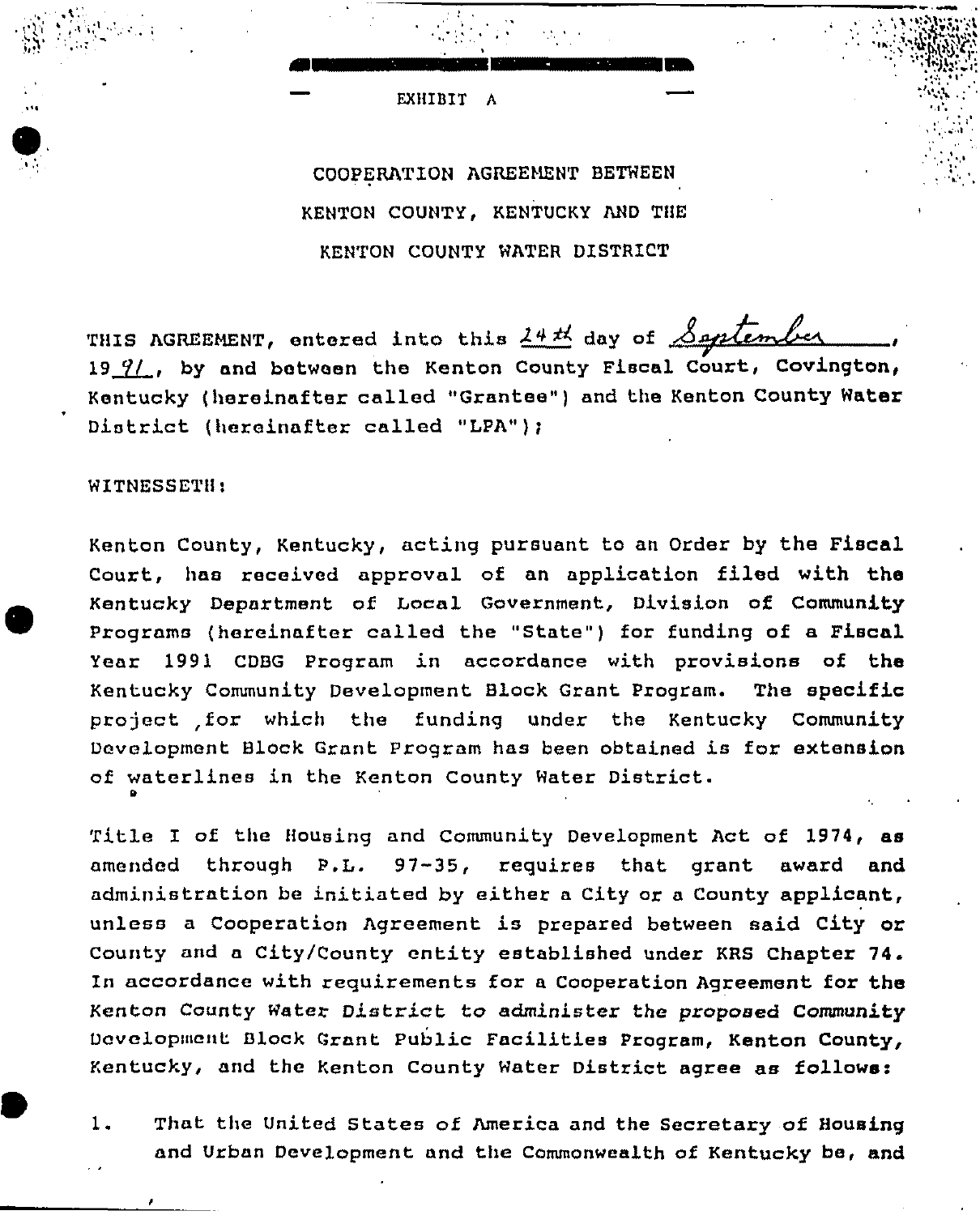hereby are, assured of full compliance by the Kenton County Fiscal Court and the Kenton County Water District with certifications relating to all regulations and administration<br>of Civil, Pichts, Acts, citizen participation, relocation of Civil Rights Acts, citizen participation, payments, acquisition policies, accounting procedures, ths Batch Act, minimum wage and minimum hour provisions of ths Fair labor Standards Act and all requirements of the National Environmental Policy Act of 1968;

That all policy decisions relating to types of activities

 $2.$ 

included in the application will be approved by the Grantee; That the Kenton County Water District (LPA) is hereby  $3.$ designated as the agent for the Grantee in administering and implementing the Community Development Program;

- That the Kenton County Water District (LPA) will approve all  $\overline{4}$ . reports, expenditures and other correspondence and data necessary to implement the program and reports on said implementation will be made to the Grantee each month for their information;
- That Dennis Willaman, Manager, acting as agent for the Kenton  $5.$ County Water District, is hereby designated as official representative to coordinate the Community Development activities with the Kenton County Hater District and the Judge Executive of Kenton County is designated as the official xepresentative to coordinate the Community Development Block Grant Program with County activities. Members of the Kenton County Fiscal Court shall be kept fully informed of all activities and shall be invited to all meetings relating to the CDBG Program;
- That this Cooperation Agreement is in effect until the  $6.$ . completion of the fiscal year 1991 Community Development Block Grant Program is approved by the Commonwealth of Kentucky;
- That decisions made relating to activities and/or programs  $7.$ will be made giving consideration to the citizen input;
- That the Chief Executive of the County will be authorized to  $\bf{8}$ . sign the standard forms for execution of the grant to the Kentucky Department of Local Government.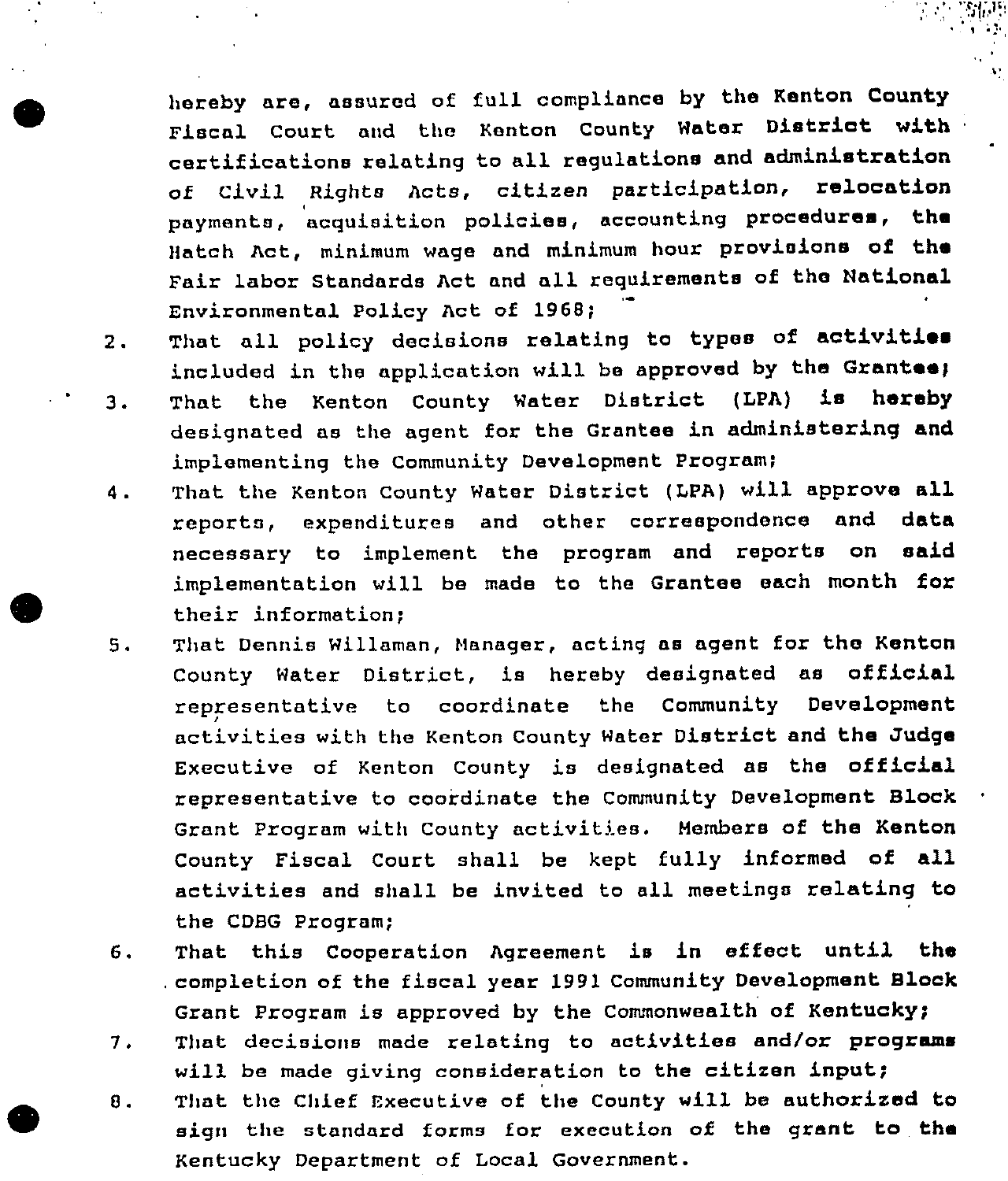IN WITNESS WHEREOF, the Judge Executive of Kenton County, Kentucky, and the Manager of the Kenton County Water District have respectively signed this agresmsnt and caused their respective seals to be affixed and attested as of the date and year first written above.

 $\mathcal{L}(\mathcal{L})$ 

 $\mathcal{L} = \mathcal{L} \left( \mathbf{X} \right)$ 

SEAL<br>ATTEST:<br>Carol Brockell

SEAL

**KENTON GOUNT** JUDGE, EXECUTIVI

ATTEST: THE REAL PROPERTY WATER DISTRICT

r L. Willaman